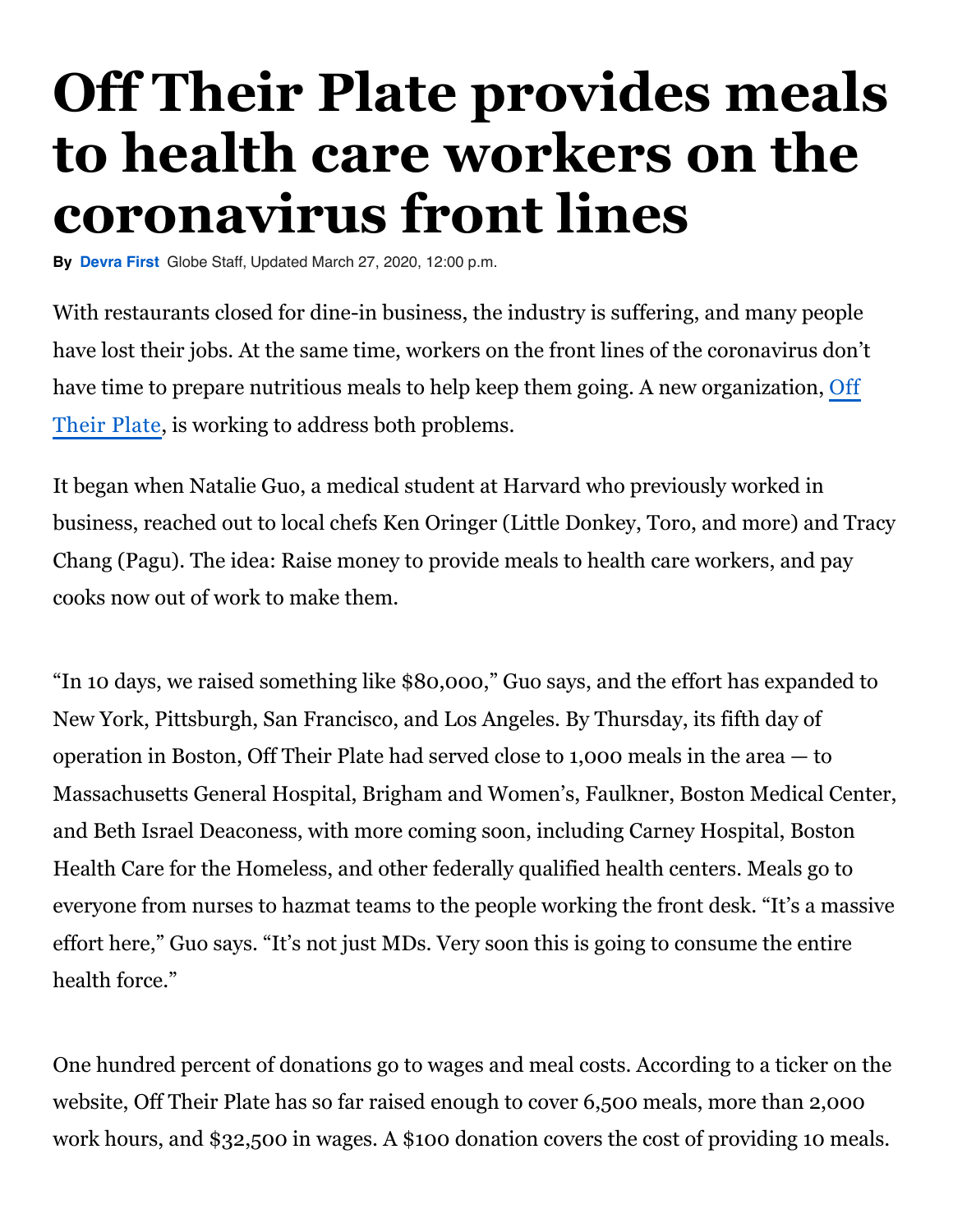"It's been really fortuitous to be able to get a lot of the people who are not able to collect unemployment or people we decided to reach out to … and be able to help them earn some money," Oringer says. "A lot of them have been with us for more than 10 years. We are trying to take care of our family and our community. We're getting food from purveyors, from fishermen, who are getting really, really hurt by all of this."

In addition to making healthy meals that taste good, the chefs are focused on ensuring safe operations. Thus far, Chang says, they have prepared fried rice and paella. "We want to emphasize that these meals are nutritious and delicious, and that we're taking into account allergens as well, so we are keeping shellfish and nuts out of these. The past two dishes we did happened to be gluten-free because they were rice-based." They are creating recipes and safety protocols that can be passed along to partner chefs in other cities, so they too can join the effort. "We want to make sure we are taking the utmost precaution in the health and safety of our own employees and the people they are feeding. The last thing we want to do is be part of the problem," Chang says.

The health care community is grateful. A note from a Brigham staffer posted on Off Their Plate's [Instagram](https://www.instagram.com/offtheirplate/) reads: "As one of the folks in the ER and one of their Hazmat folks, I was ready to sit down and have my lousy frozen dinner … it was all I could get my hands on …